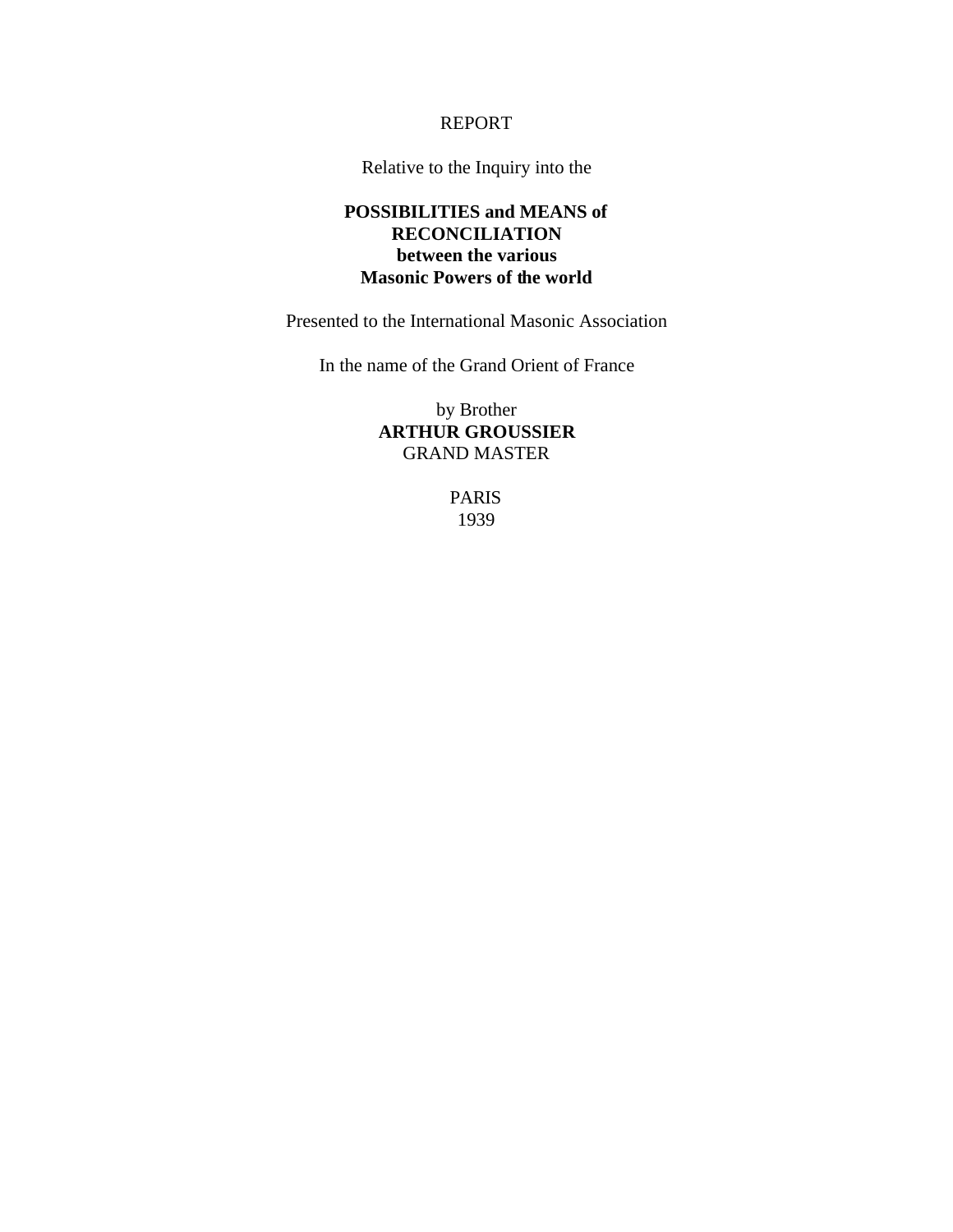## **POSSIBILITIES and MEANS of RECONCILIATION between the various Masonic Powers of the world**

REPORTREPORT of Brother **ARTHUR GROUSSIER**, of the Grand Orient, of the Grand Orient of France, on the meansmeans of reconciliation between the various regular Masonic Powers of the world. Presented tomeans of rec International Masonic Association in the name of the Grand Orient of France.

## **NECESSITY OF RAPPROCHEMENT**

The The Grand Orient of France believes that reconciliation between the various The Grand Orient of France be pressingpressing .necessity ifpressing .necessity if Freemasonry wishespressing .necessity if Freemasonry wishes terribleterrible conflict from 1914 to 1918 saw nations cutting each others' terrible conflict from 1914 to 1918 saw na ownown interests or of their ownown interests or of their own ideologies and has unchained a disrupting agitation n EuropeanEuropean nations, but in all the civilized world, and the fatal consEuropean nations, but in all the civi pernicious germs of future conflicts.

TheThe lack of balanceThe lack of balance has raged in all domains,The lack of balance has raged in all domains, down, down, it is being aggravated and the races are falling backward and thedown, it is being aggravated and th HarmonyHarmony in the interiorHarmony in the interior as well as peace on the exterior are both menaced. Human rushrush on each other and with the most terrible andrush on each other and with the most terrible and bloody horro culture which our fathers have so painfully created, and of which we are so justly proud.

In.In. circumstances so grave, hasIn. circumstances so grave, has Masonry done, or is it n. circumstances so grave, Moral Power? But at what moment has it spoken? When has it acted ?

Profoundly divided, it was not able toProfoundly divided, it was not able to act with anyProfoundly divided, it w itsits own inaction. Masonry hasits own inaction. Masonry has allowed blow after blow toits own inaction. Masonry any other organization, it is impregnated with the spirit of Liberty.

ItIt was Freemasonry that was firstIt was Freemasonry that was first to beIt was Freemasonry that was first to be b ofof the Masonic powers haveof the Masonic powers have already succumbed. Others are again menaced. Perhaps willwill think that they have only paid will think that they have only paid for will think that they have only pa painfulpainful story of the disappeared Jurisdictions, nor the painful story of the disappeared Jurisdictions, nor the Calvary of the Geographic Masons, nor the gradient Masons, nor the gradient Masons of the disappeared J esteemedesteemed and honored' by their fellow-citizens, esteemed and honored' by their fellow-citizens, and whor usus speak of the Grand Lodge of Vienna. What was its sin ?us speak of the Grand Lodge of Vienna. What was its reproachreproach ? Did it figure among the Masonic Powers which they accuse of mixingreproach ? Did it figure a ?? Certainly not. It had only twenty years of existence, but it r? Certainly not. It had only twenty years of MMasonicMasonic relations were numerous. I t exchanged guarantees of friendship with the United GMasonic LodgeLodge of England, which at a difficult moment maLodge of England, which at a difficult moment man exchangedexchanged them withexchanged them with the Grand Orient of France. It union the Grand Orient of  $\alpha$ symbolicsymbolic bodies. Are we going to let the Masonic Light be extinguished symbolic bodies. Are we going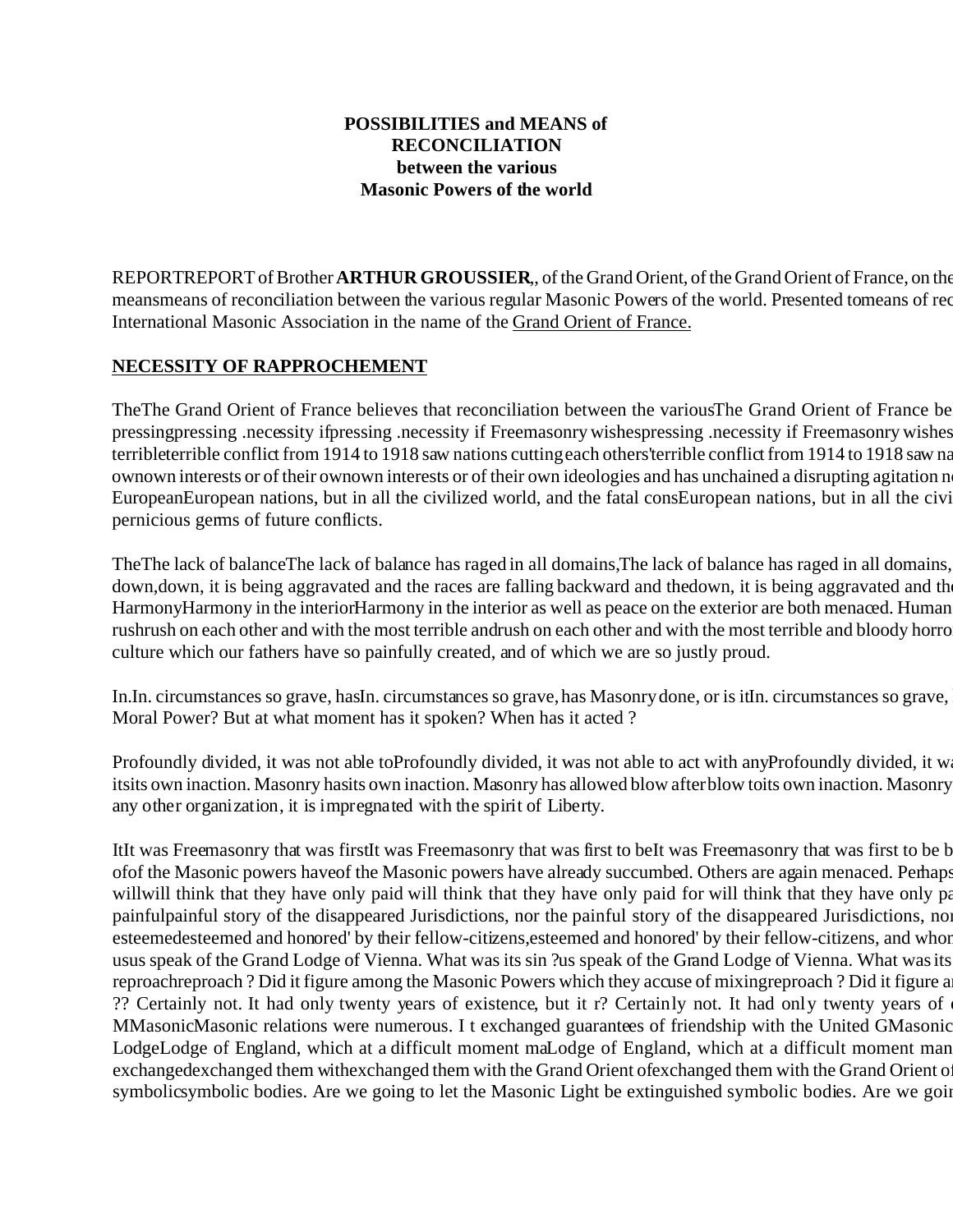nations have such pressing need of it? Let us unite if we wishnations have such pressing need of it? Let us unite whichwhich has been transmitted to us bywhich has been transmitted to us by our elderswhich has been transmitt Brotherly Love.

# **THE FORM OF RAPPROCHEMENT**

TheThe mostThe most ancient foThe most ancient form of permanent rapprochement between masonic Powe recognition, recognition, requiring the exchange of guarantees of friendship. recognition, requiring the exchange of renderedrendered great srendered great services irendered great services in the past and can render them again continuedcontinued relations among the dignitaries of continued relations among the dignitaries of the Poco recognizerecognize each other, if two Powers which exchange guaranteesrecognize each other, if two Powers wh relationsrelations among themselves, the network of friendship which extends over Universal relations among the not form a solid tissue, which homogeneity alone can render efficient.

TheThe first exchange of guarantees of friendship of, which The first exchange of guarantees of friendship of, 17791779 the Grand Orient of Holland, having charge1779 the Grand Orient of Holland, having charged a de OrientOrient of France,Orient of France, the latterOrient of France, the latter in its turn designated a deputy to thi powers.

ItIt was necessary to wait 125 years before we fIt was necessary to wait 125 years before we findIt rapprochement

- (a) Bureau of Masonic Relations and Information.
- (b) Association of Masonic Powers.
- (c) League of Freemasons.

There There were likewise forms of rapprochement that were non-perThere were likewise forms of rapprochement that andand Conventions. Then followed the conveand Conventions. Then followed the conventions that tand Con 1894,1894, at the Hague in 1896, at Paris1894, at the Hague in 1896, at Paris in 1900 and at Geneva 1894, at the Grand Lodge Alpina opened an International Bureau of Masonic Relations.

ItsIts purpose was to facilitate relations among the adhering MasIts purpose was to facilitate relations among infringinginfringing oninfringing on their independenceinfringing on their independence or their sovereignty, and to toto Freemasonry, and to publish ato Freemasonry, and to publish a Bulto Freemasonry, and to publish a Bull Masonry.

UnderUnder the skilful management of Brother Edward Quartier-La-Tente, Grand Master of Grand Lodge AIpina,AIpina, and thanks to his unwearyiAIpina, and thanks to his unwearying devotiAIpina, and thanks to l PowersPowers in 1918. In 1921 there were 24. Let us note that thePowers in 1918. In 1921 there were 24. Let us Frankfort,Frankfort, and the Independent LodgesFrankfort, and the Independent Lodges of Leipzig did not figure an of of the lists comprised any Grand Lodge of of the lists comprised any Grand Lodge of the United States or any E Lodges.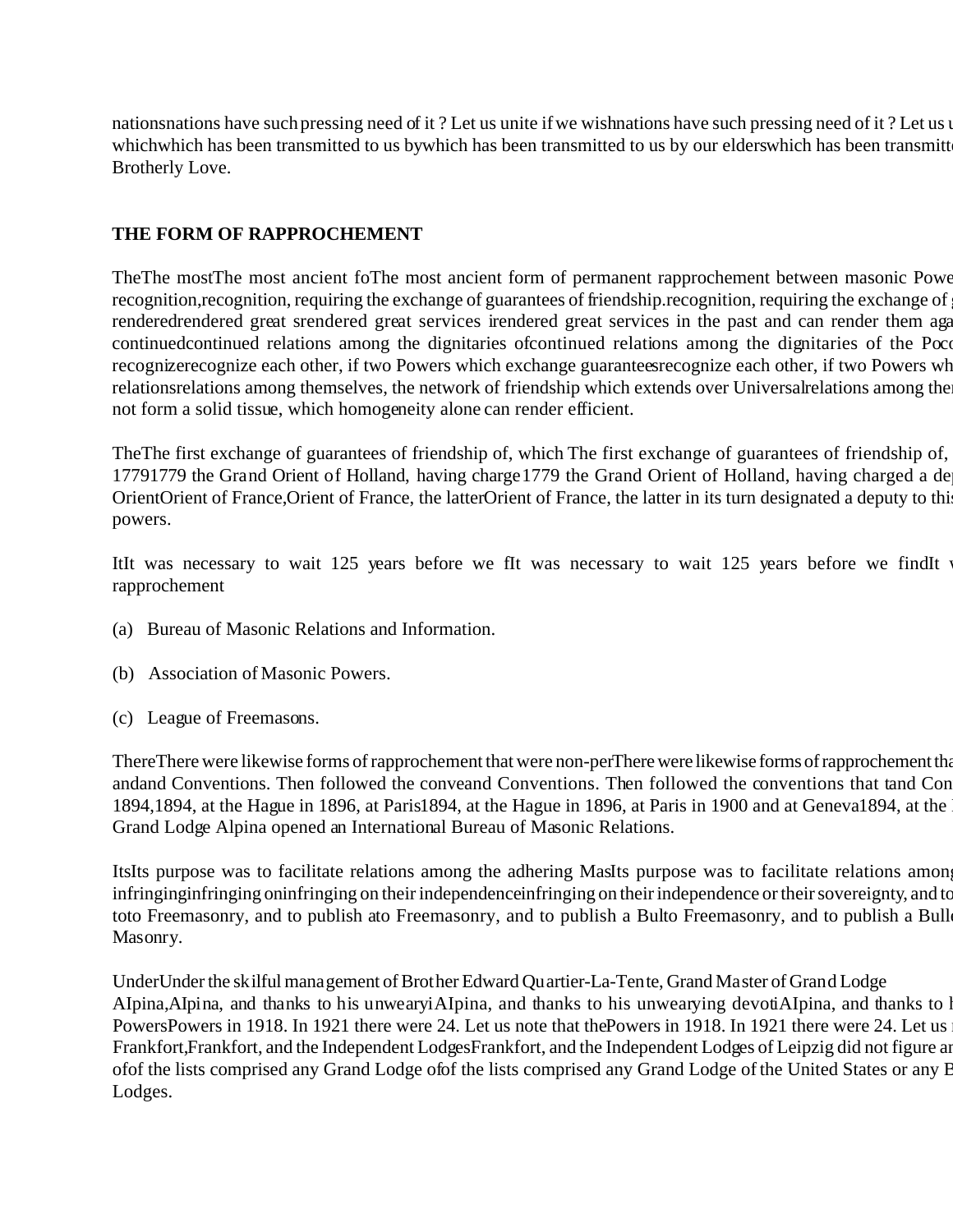TheThe verThe very flexiblThe very flexible organization of this Bureau permitted it to receive subscriptions an LoLodgesLodges orLodges or from Masons, giving such the right to receive the Bulletins, which were published in French,French, German and EnglishFrench, German and English; severFrench, German and English; several nu havinghaving adhered to it, some American Grand Lodges sent gifts to the Bureau : namely the Grand LodgesLodges of New York, Mass., Maryland, North Dakota, South Carolina, and Utah, as well as the Canadian Grand Lodge of Manitoba.

ItIt was at the Convention convoked by the SwissIt was at the Convention convoked by the Swiss Grand Lodge A thatthat the International Masonic Association was founded, which replaced the Bureau of which we have just spoken.

InIn 1921 it was supported by 17 Grand Lodges, In 1921 it was supported by 17 Grand Lodges, but at the Convention whowho participated in the 1923 Convention was the Grand Lodge who participated in the 1923 Convention was notnot maintain itnot maintain its adhesion. Tonot maintain its adhesion. Today, in spite of the vacancies caus EuropeanEuropean Masonic Powers, the International Masonic Association comEuropean Masonic Powers, the in Europe, Central and South America.

The purpose of The purpose of the Association is not very different from that The purpose of the Association is no :: viz., to maintain and develop relations existing between: viz., to maintain and develop relations existing betw ones,ones, but it has creaones, but it has created a Coones, but it has created a Consultative Committee which PowersPowers to know each other better and to gain a more prPowers to know each other better and to g conditions of their respective Jurisdictions.

AtAt its fiAt its first CongressAt its first Congress, in 1921, the Association had believed that it might b DeclarationDeclaration of Principles, which it was obligeDeclaration of Principles, which it was obligedDeclaration inin 1923. Perhaps itin 1923. Perhaps it wished to go too fast. But one should n 1923. Perhaps it wished to go too fa autonomyautonomy of the adhering Masonic Powerautonomy of the adhering Masonic Powers, the Association has studied a number of regulation has studied a number of regulation has studied a number of regulations of regulation which, while remaining optional, have authority in a large part of the Masonic world.

Finally,Finally, in 1913, there was founded an International League of Freemasons, which was dissolved in 19141914 and reconstructed in 1923,1914 and reconstructed in 1923, at Basel, Switzerland, under the 1914 and reco ThisThis League has far its purpose the bringing together of all individual Masons of all Rites and countriescountries and languages,countries and languages, without interfering in the interior affairs of Masonic Powers dealing with questions of ritual.

WeWe do not believe we shouldWe do not believe we should speak here of the demonstrations of French and G whichwhich thewhich the first took place in 1907, at Schlucht; nor of the special Conventions which were held i thethe 18th century, or of the Conventions which tookthe 18th century, or of the Conventions which took place at can give us nocan give us no indicationcan give us no indication of a solution to the question under consideration. pointpoint topoint to the method of rapprochement of the Supremepoint to the method of rapprochement of the Supr RiteRite constituted in a Federation to maintain the unity of the Rite by reciRite constituted in a Federation t CouncilsCouncils while guaranteeingCouncils while guaranteeing the independence of each of them. By virtue of ofof 1875, of 1875, these Supreme Councils assemble only of 1875, these Supreme Councils assemble only in Con remarkremark that this moderemark that this mode of organization,remark that this mode of organization, less cen the Rite, which cannot be the case with the Symbolic Grand Lodges.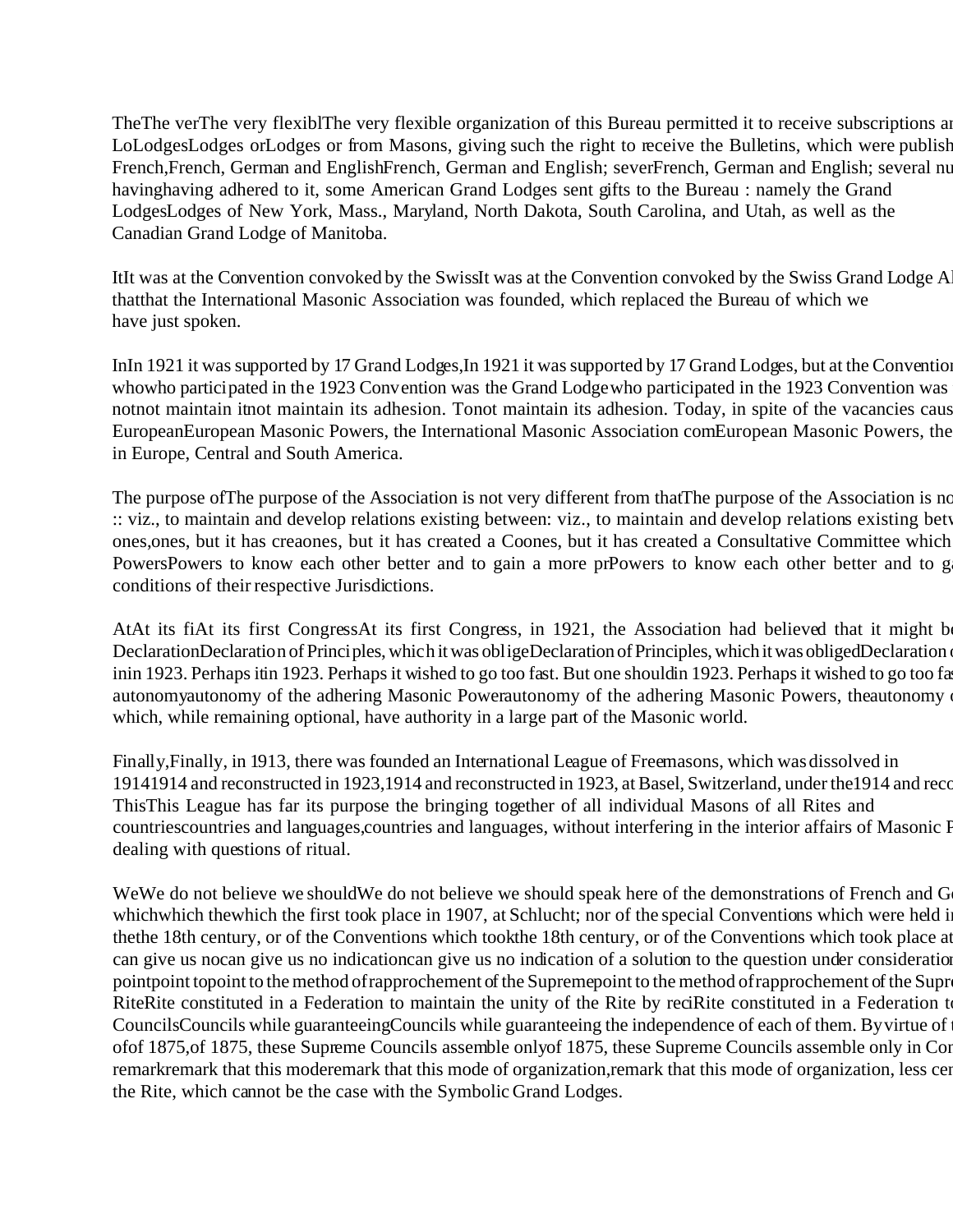Finally, Finally, a form of rapprochement has been extolled that is Finally, a form of rapprochement has been conference of the Chiefs of the Order.

EachEach one of the forms of rapprochement we have mentioned has its Each one of the forms of rappro inconveniences;inconveniences; one can choose betweeinconveniences; one can choose between a siinconver MasonicMasonic Powers; one can give to this grouping an organization more or less flexible; but there is no oppositionopposition between a ropposition between a rappropposition between a rapprochement of Masor rapprochement,rapprochement, basically speaking, of simple Masons under the reserve that this league may have asas its as its uniquas its unique purpose to provide for meetings of Masons of different tongues and nations, and its statutes, can make no decisions binding on Freemasonry.

BesidesBesides the form of organizBesides the form of organization to beBesides the form of organization to SwitzerlandSwitzerland is both the territorial center of Europe and also a center from the stanSwitzerland is bot ButBut Geneva orBut Geneva or Basel are far from the Americas, and although the Grand'But Geneva or Basel are havehave rallied to the International Mahave rallied to the International Masonic Associahave rallied to the Inte UnitedUnited States or of CanadaUnited States or of Canada wouldUnited States or of Canada would accept a sea themthem adhered to a common organization? Itthem adhered to a common organization? It might without doubt whichwhich would agree to a rapprochement;which would agree to a rapprochement; Europe, America, etc., but th would be difficult to determine.

TheThe Grand OrientThe Grand Orient of France would rally to any form of rapprochement or any meeting place th meet with the most general acceptance.

The The Masonic Powers which have The Masonic Powers which have affiliated The Masonic Powers which have a rapprochementrapprochement haverapprochement have been nearly identical, but nonerapprochement have been r of a Scandinavian or British Grand Lodge, or one from the United of a Scandinavian or British Grand Lodge, or on Saxon Masonic Powers have remained aloof from these organizations appears to us complex, and perhapsperhaps a little different; butperhaps a little different; but it seems that these Powersperhaps a little differ cclosercloser or more intimate than those which result from recognition, evidenced by the exccloser or more i guaranteesguarantees of friendship. If it was thus, guarantees of friendship. If it was thus, all guarantees of friendsl no useful consequence towards bringing about the universality of Masonry. ,

UnderUnder theseUnder these conditions is it for us to seek new forms of rapprochement ? Would it rather Under th non-non-adhnon-adheringnon-adhering Powers to the International Masonic Association to determine what would be the model. of more intimate union that would be acceptable to them ?

WeWe believe, however, that any rapprochement which would be based only on simple reWe believe, however wouldwould be without much interest if the officials of would be without much interest if the officials of these pov waswas not reinforcedwas not reinforced by a reciprocal and constant penetration of Masons in the Lodges ofwas Powers.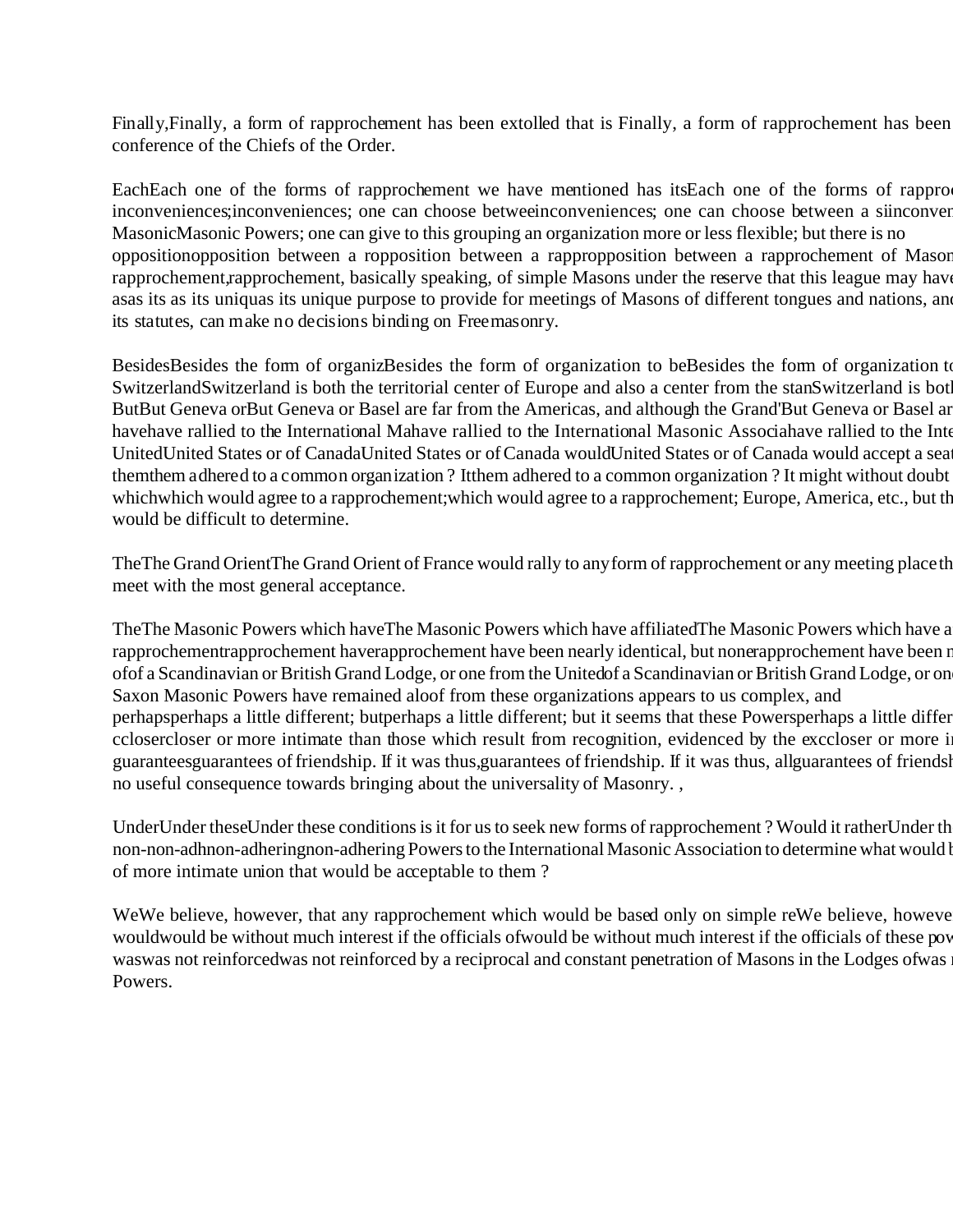## **CONDITIONS OF RAPPROCHEMENT**

The The most important question to examine is not so much the form of rapprochement, as The most important q conditionsconditions exacted; by certain juconditions exacted; by certain jurisdictioconditions exacted; by co recognition.recognition. It is a question ofrecognition. It is a question of regularity trecognition. It is a question initiative initiative (initiatic, to coin a word, Fr. 'initiatique'), symbolicinitiative (initiatic, to coin a word, Fr. 'initiation worksworks according to the ancient rituals, nor has preserved the initiation-forms of our origins; there cannotcannot be uniformity in these matters; different Rites arecannot be uniformity in these matters; different Ri them uniform, or of imposing his own Rite.

WeWe do not know thWe do not know the text of theWe do not know the text of the ritual, or rituals, that when when  $\mathbb{R}$ Freemasonry was founded at London, in 1717.

What documents can one invoke in order to fix the conditions of Masonic regularity ?

The The on The only official document that has been preserved from that time, at which speculative FreemaThe o succeeded operative Freemasonry,succeeded operative Freemasonry, is entitled << Constitutions succeeded opera history, history, the charges, regulations, etc. of this most ancient and history, the charges, regulations, etc. of this the Lodges ».

The The general regulations which figure in these The general regulations which figure in these  $<<$  Constitutions » of oftenoften been modified by the United Grand Lodge of England, as improvements to these ruloften been modified by necessarynecessary to its best interests. Eachnecessary to its best interests. Each Masonic **PowerPower** has adopted to its development and no difficulty can arise from this difference.

TheThe essential part of the « Constitutions » of Anderson, is that concerning i The Charges of a Free-Mason, Mason, extracted from the ancient records of Lodges beyond sea, Mason, extracted from the ancient records andand Ireland, forand Ireland, for the useand Ireland, for the use of the Lodges in London to be read at the making the Master shall order it... »

These These a Charges » are the true charter of speculative or modern Freemasonry. These a Charges » are the true refer in order to know the true spirit of the founders of Freemasonry.

CertainCertain persons pretend to complete these « ChargesCertain persons pretend to complete these « Charges » by 3939 of the general regulations of 39 of the general regulations of 1723 determines that « Every Annual Grand 39 of Power and Authority toPower and Authority to make new regulations, or to alter these, for the real benefit of thi FraternityFraternity;Fraternity; provided always that the old Landmarks be carefully preserved. » By virtue o disposition the Charges ought to be completed by the essential rules of the Fraternity.

MasonicMasonic writers have been able to give a list of them, but they are not found Masonic writers have bee number nor on the text of these Landmarks.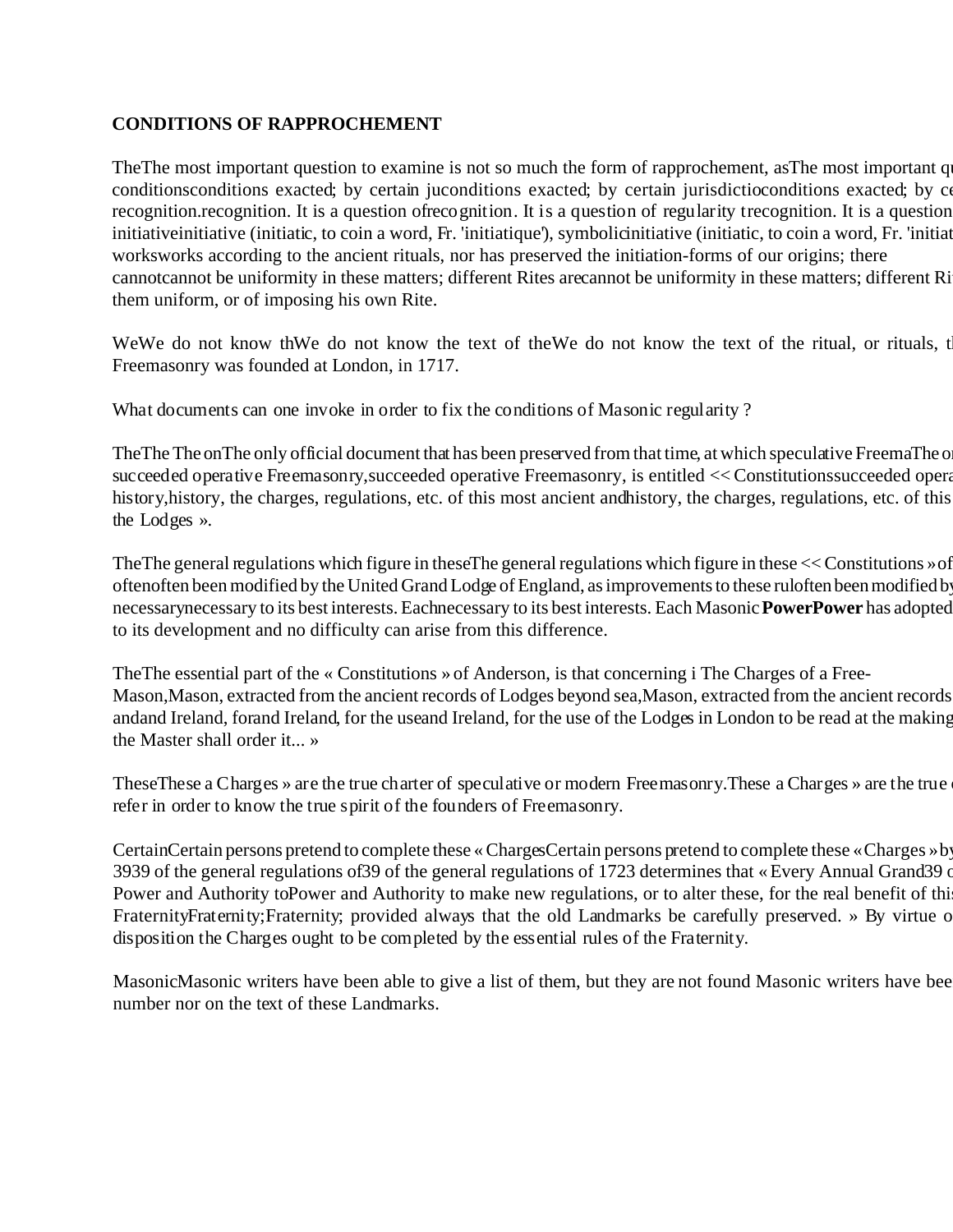SoSo we consider it to be absolutely impossible under an arbitrary penalty to invokeSo we consider it to be absol regularity these « Landmarks »regularity these « Landmarks » of which regularity these « Landmarks » of byby any recognized authority. In our opinion, only the document of the Charges of 1723 can be invoked universally in order to decide regularity.

OughtOught we not to consider the evolution which the Masonic Powers Ought we not to consider the evolution centuries, centuries, ascenturies, as the result of centuries, as the result of the difference of language, of religion, of hi of the races which have founded and developed them?

InIn 1911 Brother Quartier-La-Tente distinguished three groups in Universal MaIn 1911 Brother Quartier-La-T fromfrom point of view of principles, butfrom point of view of principles, but in that which concerns from point of v groupsgroups are, he wrote : c Anglo-Saxon Masgroups are, he wrote : c Anglo-Saxon Masonry, Ggroups are SaxonSaxon Masonry is more ritualistic and charSaxon Masonry is more ritualistic and charitable, GeSaxon traditional,traditional, Latin Masonry is very active, very humanitarian and very valiant for the social good. All three three work for the good of humanity; all three merit equally respect and three work for the good of humanity; whatwhat degree what degree of wellbeing humanity would reach if a real and sincere brotherhood had alw presidedpresided over thepresided over the relations of these Groups among themselves. » And' this greatpresided o byby saying : « What would Society have becomeby saying : « What would Society have become iby sayi redoubtableredoubtable enemy of Humanity, which has so long oppressedredoubtable enemy of Humanity, which progressprogress of light; that enemy which it must vanquish some day, as well inprogress of light; that enemy w whichwhich is named clericalism, -this clericalism which has done and iswhich is named clericalism, -this clericalis to Masonry but to the religion which it pretends to defend.

InIn In 1In 1929 the United Grand Lodge of England enunciated eight fundamental principles for the recrecognitionrecognition of Grand Lodges. It is evidently the absolute right of this Masonic Power to propored certaincertain conditions to those Grandcertain conditions to those Grand Lodges which solicit its friendship; but the bower to fix principles of regularity, applying to Universal Masonry, the power to fix principles of regularity PowersPowers may be diPowers may be dispoPowers may be disposed to generalize these conditions, we may questions which proceed directly or indirectly from the principles decreed by this Grand Lodge.

The The essentia The essential points upon which our disagreement bears are seen in conditions 2, 3 and 6, all concernconcern the Book of the Sacred Law; the revelation from On High, andconcern the Book of the Sacred La U. and in his revealed will; or more simply, the Bible and Dogma.

## **THE BIBLE**

InIn principles 3 and 6 the UnitedIn principles 3 and 6 the United Grand LodgeIn principles 3 and 6 the United Gr of of the Bible during the length of the Masonic work, but that of the of the Bible during the length of the Masonic w doubt this Masonic Powerdoubt this Masonic Power admits that the Lodges that doubt this Masonic Power admit thethe Bible by the sacred book of the religion to which their members belong; the Koran for the Musulman, Musulman, the Vedas for the Hindus, butMusulman, the Vedas for the Hindus, but it appears to admit thethe Sacred Law for European Masonry. In all cases it is the Bible that is spoken of the Sacred Law for Eur Masons, Masons, as if it ought to be the Book of our Law. A first Masons, as if it ought to be the Book of our Law. ChargeCharge is the presenCharge is the presence of the BCharge is the presence of the Bible required ? V However far one goes back into the past, no trace is to be found of this usage.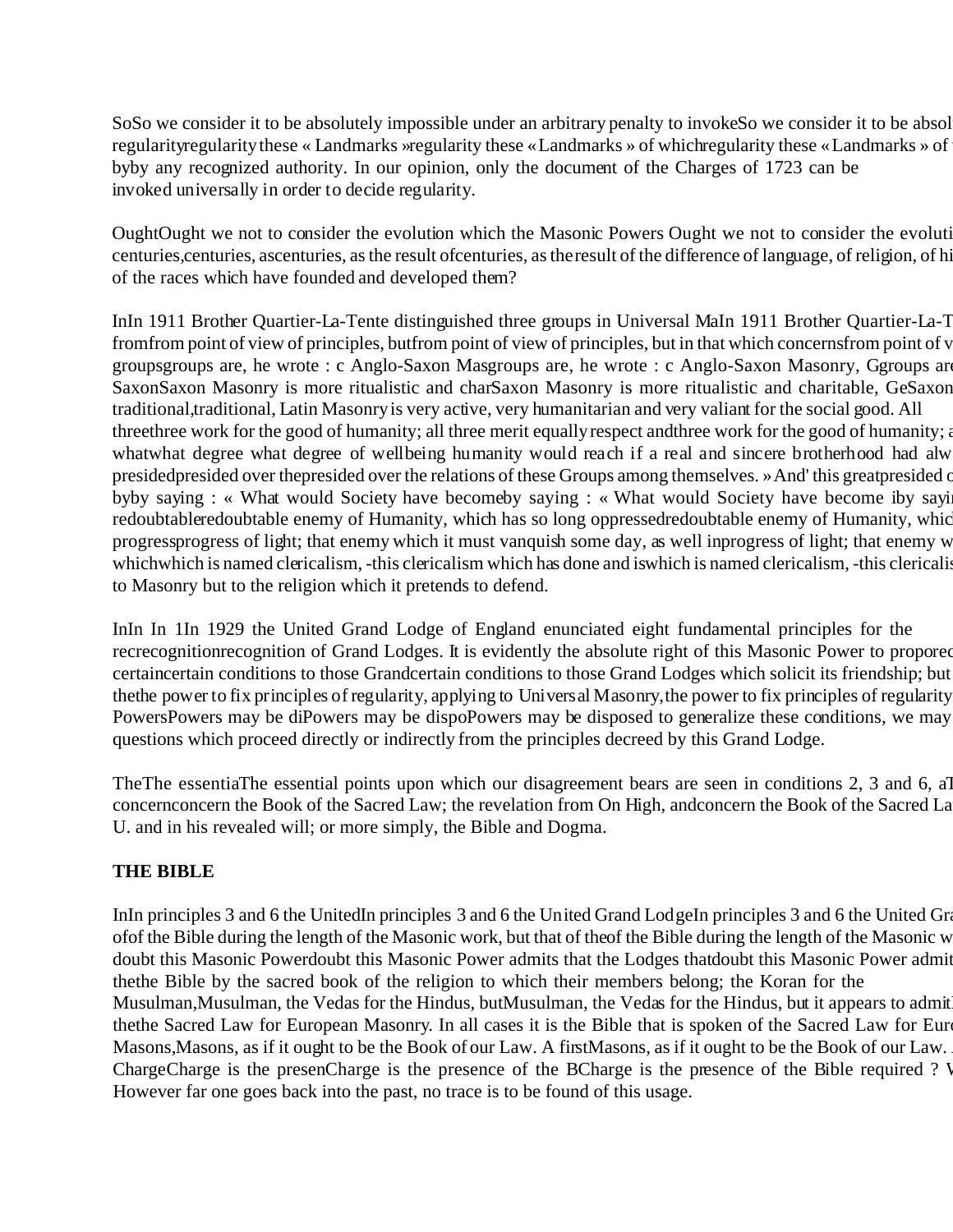ItIt will be conceded It will be conceded that the fiIt will be conceded that the first fraternities of Operative Ma AgesAges for the construction of the cathedrals were composed exclusivelAges for the construction of the cath onlyonly did the Bible not figure in the liturgy of the Apostolic and Roman Catholic church, bonly did the Bib CouncilsCouncils of Toulouse and of Tarragon had forbidden their faithful the use of Councils of Toulouse and of vulgarvulgar tongue. The Papacy became morvulgar tongue. The Papacy became more severe ivulgar tong Reformation.

IfIf we consult the English mIf we consult the English manuscriIf we consult the English manuscripts relation preservedpreserved at the British Museum, whether it be the Regius Manuscript, or thepreserved at the British 1 Watson, Watson, or Tew manuscripts, weWatson, or Tew manuscripts, we shall find that in none of the charges w is the Bible cited.

ItIt appears even, whatever mayIt appears even, whatever may have been the confession to which the appears even, thethe 16th and 17th century belonged, that since thethe 16th and 17th century belonged, that since the ordinances w oofof Norwich towaof Norwich towards the end of the 14th century down to the c Old Charges 3, still in use beginningbeginning of the 18th centbeginning of the 18th century, beginning of the 18th century, the recital of preserved the Catholic mark.

The The Cooke Manuscript, which is probably the The Cooke Manuscript, which is probably the source from which « it behoveth them first principally to (love) God« it behoveth them first principally to (love) God and His Holy  $\alpha$ WatsonWatson and Tew Manuscripts (1680), as well as the Roberts editionWatson and Tew Manuscripts (16 allowallow oneself to be led away into heresy or schism. Ors the other hallow oneself to be led away into he Constitutions of Anderson bear no trace of the Bible or any other sacred book.

LetLet us remLet us remark tLet us remark that the religious duties, which are prescribed by the Manuscripts that referredreferred to, havereferred to, have not preserved any confessional form; they resolve themselves, inreferred highhigh moral duty : cc to behigh moral duty : cc to be men of good-will 3, and to cultivate brotherly love which the members of the Brotherhood.

TheThe work of Anderson marks a new orientation of minds. Besides, The work of Anderson marks a new orientation GrandGrand Lodge of England did not place theGrand Lodge of England did not place the Bible on the alta considered' considered' considered' it as a Gconsidered' it as a Great Light. We see no impropriety in the Grand I theirtheir obligations on their obligations on the Bible attheir obligations on the Bible at the time of their initiat namename of Protestantism, butname of Protestantism, but it cannot bename of Protestantism, but it cannot be requ » of Masonry.

TheThe Grand Orient of France can rThe Grand Orient of France can reThe Grand Orient of France can remem France, France, which had British Masons amongFrance, which had British Masons among its founders. For France BibleBible as a GreatBible as a Great Light, and there is no trace that at any Bible as a Great Light, and there is no waswas performed in thewas performed in the presence of the Bible, or even of was performed in the presence of the thatthat we havethat we have preserved, it is to be notedthat we have preserved, it is to be noted that the candidates l Constitution and on the sword.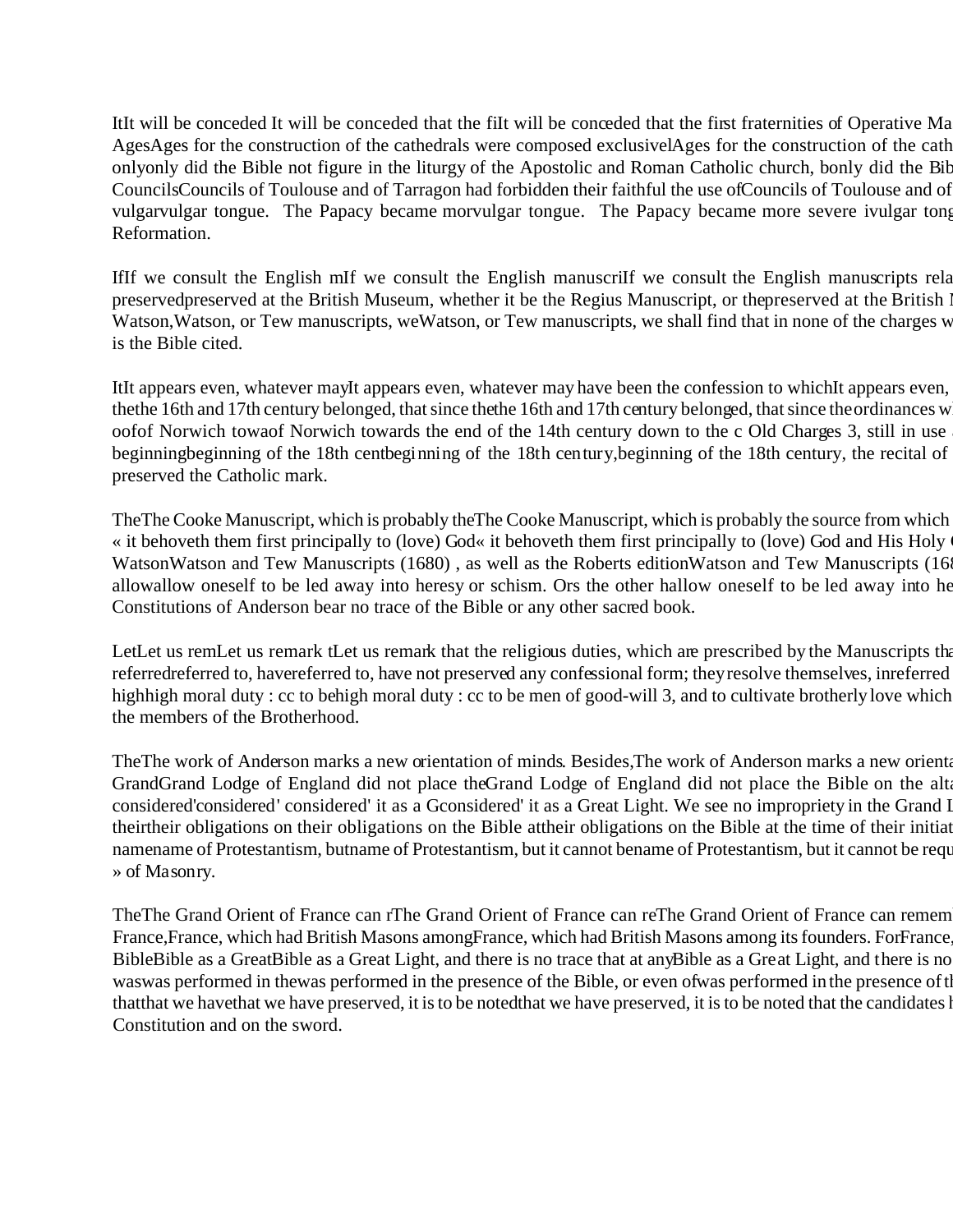To To take the sacred book of one of the religions as To take the sacred book of one of the religions as the princip inin this matter impossible, since men are divided into numerous cultsin this matter impossible, since men are BesidesBesides it places the initiateBesides it places the initiate of Catholic Besides it places the initiate of C forgetforget that the Holy See has launched its thundersforget that the Holy See has launched its thunders ag FranceFrance remained Gallican, and the Bulls of Popes Clement XII and BenedictFrance remained Gallican, and th byby Parliament, the priests and monks wereby Parliament, the priests and monks were able to participate by Parli qualityquality of Catholics. But the situation changed from the time quality of Catholics. But the situation chan above allabove all in theabove all in the period following 1815, when occurred the progressive elimination of Ga fromfrom the Church of France whfrom the Church of France which from the Church of France which b FreemasonsFreemasons after 1738 and which was confirFreemasons after 1738 and which was confirmed by t applicableapplicable to the Catholics of France. It follows that every Catholicapplicable to the Catholics of Franc longerlonger remained a communicant of thelonger remained a communicant of the Apostolic Romanlonger remain a religion or a communion from which a decree of the infallible head has cut him off.

HowHow canHow can we ask himHow can we ask him to take his obligation on the Sacred Book of a Church which itsits bosom, at the same instant when in our temples we would make him place his hand uponits bosom, at the book.book. What would bebook. What would be the religious or moral value of anbook. What would be the religiou forfor the candidatefor the candidate to attach himselffor the candidate to attach himself to another confession, by bo Law?Law? Let us noLaw? Let us not Law? Let us not forget that the Catholic does not have the same religious. ProtestaProtestantsProtestants ; for tProtestants ; for the latter the Bible is a book, from which he is accustomed instructioninstruction for his belief, while the simple faithful instruction for his belief, while the simple faithfu TestamentTestament as regards its text, and only know the Scripture according to the dogmatic interpretation which the ecclesiastic authority can alone teach him.

The The Papacy excludes him because The Papacy excludes him because he has become a Freemason; he has then Th churchchurch and its instruction; inchurch and its instruction; in these conditions only can one admit that he ischu Freemasonry, Freemasonry, which Freemasonry, which he places above any confession and obeys simply the moral law AndersonAnderson has defAnderson has defineAnderson has defined in his beautiful formula, « to be good m honestyhonesty 3,?honesty 3,? Will he not be able to take as the Book of his Law that of the Charges published by GrandGrand Lodge of EGrand Lodge of EnGrand Lodge of England, in 1723, and which has fixed for him, as rulesrules which he oughtrules which he ought to obey ? Will it be becauserules which he ought to obey ? Will i all,all, to one of theall, to one of the Sacredall, to one of the Sacred Books which obliges only the believers of a pa Freemasons, his Brothers, will refuse to recognize him?

TheThe Charges ofThe Charges of Anderson of 1723 are the sole text to which all Masonic Bodies can beThe Ch attached.attached. This valuable document was written inattached. This valuable document was written in the Eng 18th18th century with18th century with the sense the words18th century with the sense the words then had; certain ceptionsceptions which were ceptions which were univeceptions which were universally admitted at that tin profound profound meaning it shows a loftiness of view remarkable for that profound meaning it shows a loftiness of of of proportion and a great spirit of toleration which we ought always of proportion and a great spirit of toleration w aspirationsaspirations and itaspirations and it exalts Brotherhood in such admirable passages that we can never med too much.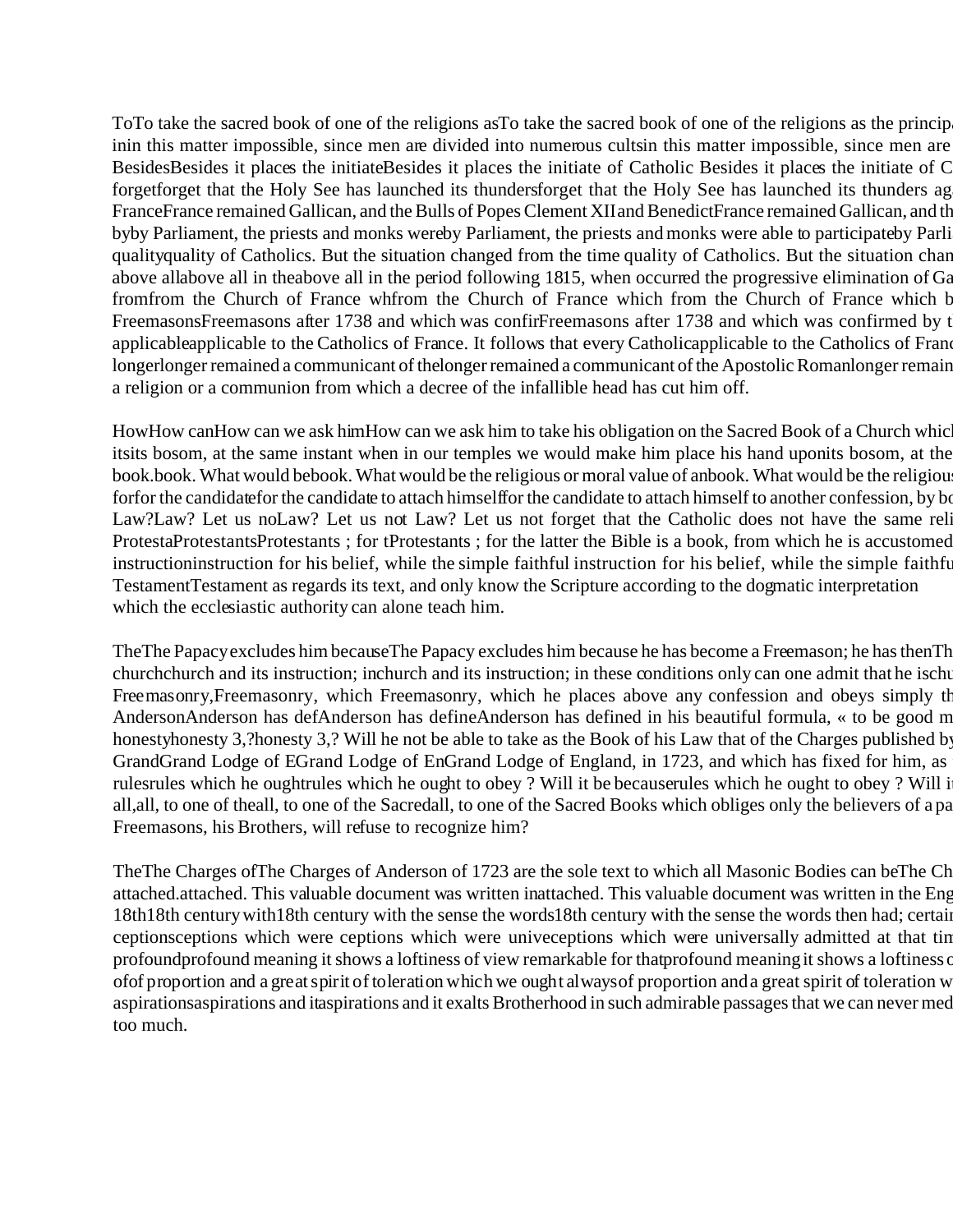InIn spite of the modificationsIn spite of the modifications proposed by Anderson in 1738, theIn spite of the modifications thethe Charge of 1723 until it wasthe Charge of 1723 until it was modified inthe Charge of 1723 until it was modif drawndrawn up Constitutions or Charges which are personaldrawn up Constitutions or Charges which are personal ofof the evolution of ideas during the past two centuries. Thought, which the Reformation had begun toto emancipate, has continued to free itself from dogmas, to emancipate, has continued to free itself from dogn ScienceScience and theScience and the improvement of its method's. Is this to say that the Grand OrientScience thethe Charges of 1723? By no means. Theythe Charges of 1723? By no means. They are far from being animated wewe consider them as a venerable and remarkable documentwe consider them as a venerable and remarkable document from  $\alpha$ remainremain faithful to them and to more fully reaffirm it the Council of the Order of remain faithful to them a ofof France has decided thatof France has decided that at the time of their initiation of France has decided that at the thethe the Constitutithe Constitutions of the Order to which shall be joined the Charges of Anderson in the or wordingwording of 1723, such as thewording of 1723, such as the most ancient French Lodge received from the Gra This This Book of the Law as well as the Square and Compass ought This Book of the Law as well as the Square and of the free condition of the first Freemasons.

# **DOGMA**

WhenWhen the Grand Lodge of England specifies in its third funWhen the Grand Lodge of England specifies i ofof Grand Lodges that a the Book of the Sof Grand Lodges that a the Book of the Saof Grand Lodges that appearsappears to forgetappears to forget that among the Buddhists, especially since the appears to forget that among the  $\overline{\phantom{a}}$ isis not established by authority, nor by revelation, but by Understanding; and that, cois not established by au dogma and revelationdogma and revelation cannot legitimately be imposed in the North of India nor in the dogm thethe extreme East.the extreme East. It likewisethe extreme East. It likewise disregards the fact that the Christian Protestantism,Protestantism, Unitarians,Protestantism, Unitarians, Remonstrants,Protestantism, Unitarians, Remo placedplaced aboveplaced above all exterior authority, including the Holy Scriptures itself; and that they have placed all dogmas which have appeared to them as incomprehensible.

DoesDoes the United Grand Lodge of England pretend that Buddhists Does the United Grand Lodge of Englan admitted to Freemasonry ?

ByBy its second principle «that belief in the Grand ArchitectBy its second principle «that belief in the Grand Arch shallshall beshall be an essential condition for the admission ofshall be an essential condition for the admission of doesdoes not content itself by restoring adoes not content itself by restoring a symbol, but there again, by beliefdoes aa dogma. At is not only a spiritual sense that it gives to the symbola dogma. It is not only a spiritual sens sense.

OnOn the other hand, the Charges that it adopted in 1723 declared that in ancient times On the other hand, the Ch requiredrequired to be of the religion of the country in which required to be of the religion of the country in expedient only toexpedient only to oblige them to that religion in which all men agree... that is, to be good meney true, true, ortrue, or men of honor and honestytrue, or men of honor and honesty »; and Anderson has specified it for particular opinions to themselves ».

HaveHave weHave we not the right to think, in referring to thisHave we not the right to think, in referring to this thethe objectthe object of athe object of a personal belief, the fact of imposing it on all Masons is formally contrary and spirit of the « Old Charges » of 1723 ?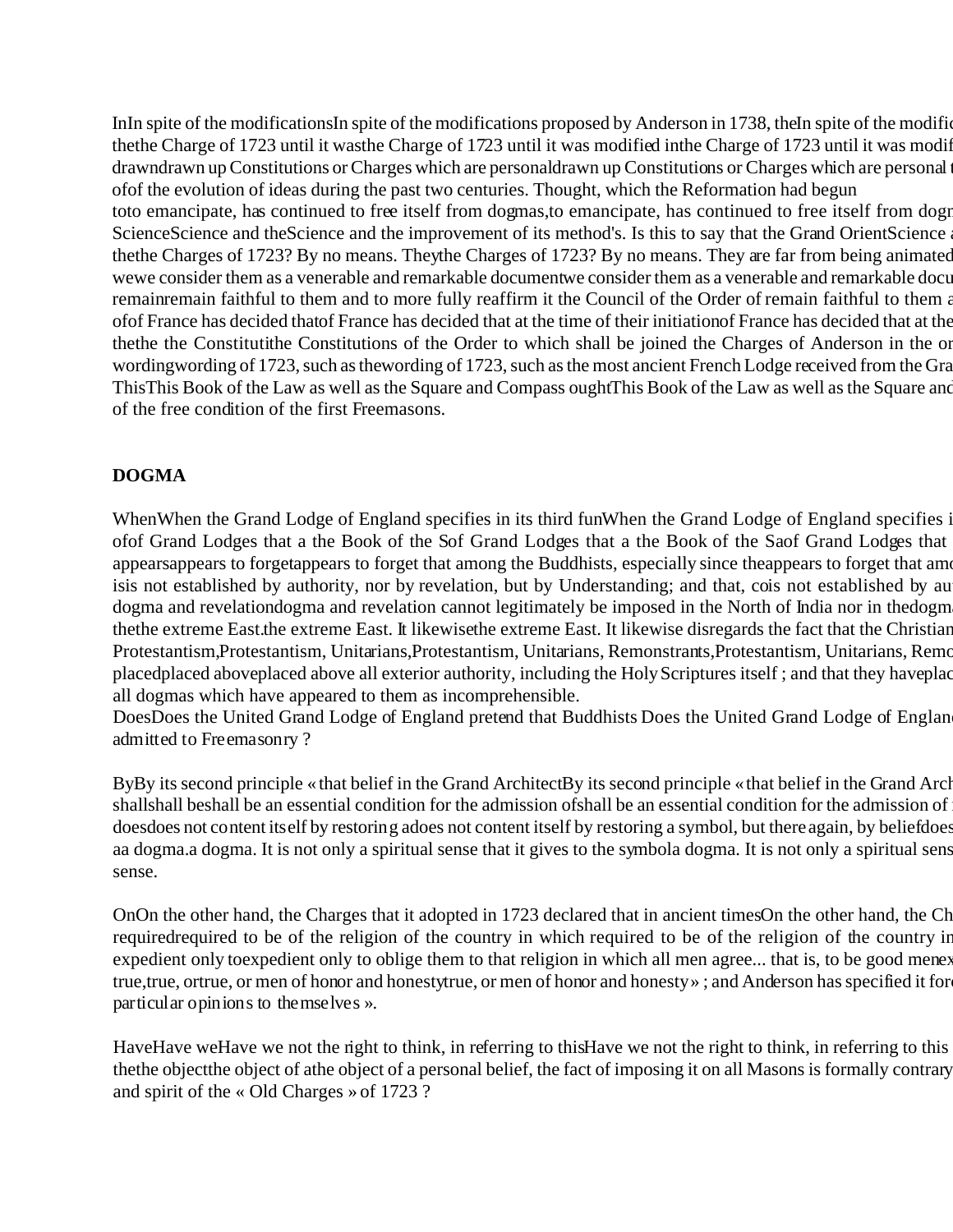# **LIBERTY OF THOUGHT**

ByBy itsBy its <c Constitutions », of 1723, the Grand Lodge of England separated Freemasonry from the Catholictholic religion and placed it above the different confessions. By its « fundamentaltholic religion and place 1929,1929, it approaches the Masonry of the Reformation, not in its liberalism, but 1929, it approaches the proceedingproceeding from the teachings of Luther and Calviproceeding from the teachings of Luther and Cal different different road. Created two centuries agodifferent road. Created two centuries ago with the spirit of the Co toto re-attach itself to Catholicism in to re-attach itself to Catholicism in 1849; thto re-attach itself to Catholi beyond liberal Protestantism and tobeyond liberal Protestantism and to place itself on the terrain of liberty beyon fluctuations which the thoughts and,fluctuations which the thoughts and, beliefs of English and French Masons l thethemthem to use more toleration for one another, and, if they had known how to preserve and increase theirtheir fraternal relations, have we not reason to think that theitheir fraternal relations, have we not reason pronounced ?

LetLet us not forget thatLet us not forget that since the 18th centuryLet us not forget that since the 18th century th philosophyphilosophy of that period, had become very liberal, and that by the side of thphilosophy of that peri remainedremained attached to the Gallican Church, it welcomed all the tendencies, both sremained attache rationalistic.rationalistic. But, in 1849, breaking with its past, it introduced into its Constitutrationalistic. But, in formulaformula of « belief informula of « belief in God and in the immortality of the soul  $\gg$ . No Masonic author it.it. When 28 years afterwards, September 13, 1877, it effaced this affirmation from the text of its Constitution, Constitution, some thought to see in thisConstitution, some thought to see in this a formal prohibitio U.,U., which was inexact. They didU., which was inexact. They did not understand or did not wish to understand thethe Grand Orient of France simply returned to its steadfast tradition of respect, notthe Grand Orient of France si and beliefs, but likewise for all philosophical conceptions.

In order toIn order to be convinced of this, it suffices to refer to the following document :In order to be convinced CouncilCouncil of the OCouncil of the Order, addresCouncil of the Order, addressed to the Guarantee of Fri associatedassociated with the Frond Lodge of Ireassociated with the Frond Lodge of Ireland, wassociated with decisiondecision whichdecision which had just been made, Brother Saint-Jean wrote : « Let it suffice me to affir thatthat in modifying one article of ithat in modifying one article of its Stthat in modifying one article of its Sta makingmaking a profession of making a profession of atheism, nmaking a profession of atheism, nor of mate changed, changed, neither in the principles, nor in the practices of Masonry. French Machanged, neither in the whichwhich it always has been, a Masonry fraternal and tolerant. Respecting the religious faith awhich it alway politicalpolitical convictions of political convictions of its adepts, it leaves to each, in these delicate political convictions coconscience.conscience. >> Let us remark that the text of this letter had been decided on at a sittinconscien Council of the Order of the Grand Orient of France, and it carried at its head the formula .

A.'. L.'. G.'. D.'. G.'. A.'. D.'. L'U.'. (To the Glory of the Grand Architect of the Universe.)

TheThe decision of the General Assembly of 1877 did not then suppress this symbol, as some have pretended, and there has been no other decisions on the matter since. On the report of a Protestant pastorpastor it simply abrogated a dogmatic formula,pastor it simply abrogated a dogmatic formula, witpasto placing the Grand Orient of France « above all cults and all denominations of religions ».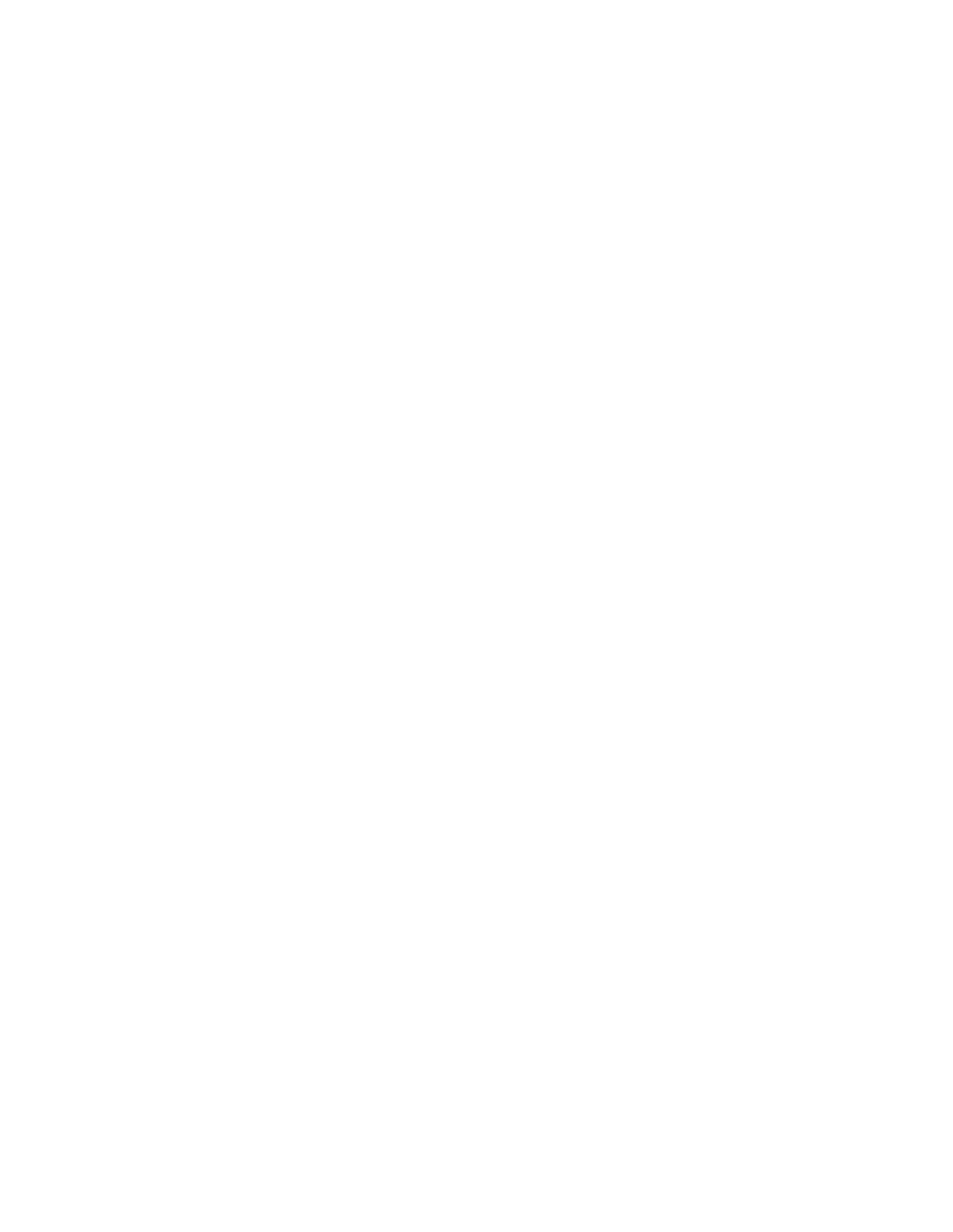BeingBeing inspired by the moderation and tolerance drawnBeing inspired by the moderation and tolerance drawn attachedattached to the moralattached to the moral Law does neither recommend nor prohibits any belief orattach concept.concept. The Grand Orient concept. The Grand Orient of France decconcept. The Grand Orient of I considers considers that this Liberty should be absolute in the realmconsiders that this Liberty should be absolute aa dogmatism whicha dogmatism which enchains the spirit asa dogmatism which enchains the spirit as much as v liberty.

ItIt asks no Masonic Power to changeIt asks no Masonic Power to change its forms of thought orIt asks no Mason rite, rite, or to abolish its beliefs : it simply wishes that it may have the same toleration in its rrite, or to ab BesidesBesides it intends to show not onlyBesides it intends to show not only in its relations with Besides it intend andand their rites, but that it permits in its own bosom, the practice of various and their rites, but that it permits in own peculiar symbolism.

InIn 1776, 1804, and 1862, the Grand Orient ofIn 1776, 1804, and 1862, the Grand Orient of France adIn 17 LodgesLodges of its correspondence canLodges of its correspondence can be aLodges of its correspondence can withwith the Rituals of another regular Masonic Power. American, Scandinavian, or English Masons, desiringdesiring to found a Lodge attached to the Grandesiring to found a Lodge attached to the Grand Orient GrandGrand Lodge of their origin.Grand Lodge of their origin. The Scottish Lodges forming part of the Grand Or withwith thewith the regular ritual of their Rite, which allowswith the regular ritual of their Rite, which allows the ofof the Universe, and a Lodge composed of Yugoslavs has been authorized to work of the Universe, and a Lodge ofof the Bible, conformingof the Bible, conforming to the ritual of the Grand Lodge of Yugoslavia. Finally, has no TheThe Harmony, at theThe Harmony, at the Orient of Swansea in Great Britain, worked' from 1893 to 1924, during withwith the ritual of the United Grand Lodge of Englawith the ritual of the United Grand Lodge of England Grand Orient of France ?

TheThe Charges of Anderson hadThe Charges of Anderson had removed Masonry from Catholic Theism, but we that they that they have preserved a certain religious character, quite that they have preserved a certain religious wewe have already remarked'. However, right or wrong, we deem thwe have already remarked'. However, right thought; thought; the samethought; the same with the institutions of thought; the same with the institutions of men, toto evolve. Sometimesto evolve. Sometimes it draws too hastyto evolve. Sometimes it draws too hasty conclusion itit seems to attach itself to a past whichit seems to attach itself to a past which appears out of date, but in spite of its deceiving, deceiving, let us give creditdeceiving, let us give credit that it proceeds towards deceiving, let us give cr GrandGrand OriGrand Orient of France for not attaching itself to the letter of the Charges, should it Grand recognized recognized that it strives to penetrate into their broad spirit of toleration andrecognized that it strives to ofof Brotherhood ? Do others think that in remaining attached toof Brotherhood ? Do others think that in remainin them of all life, that they have remained more faithful to them than we have ?

InIn 1913, the Pro-Grand Master of the United Grand Lodge of England pronounced, aIn 1913, the Pro-Grand 1 following following word's : « Masonry has a great mission; the following word's : « Masonry has a great mission LodgeLodge is ultimately a small thing compared' to the immense edifice which Masonry endeavors to construct. This edifice is nothing lconstruct. This edifice is nothing less than a mconstruct. This edif Freemasons,Freemasons, in order that Masonry may becoFreemasons, in order that Masonry may become compared, compared, and which will enable the nationscompared, and which will enable the nations to leave aside m thatthat we should affirm that,that we should affirm that, which ought to be our ideal. We are all obliged that we sho idealideal which right-thinking Mass have placed beforeideal which right-thinking Mass have placed before us; t